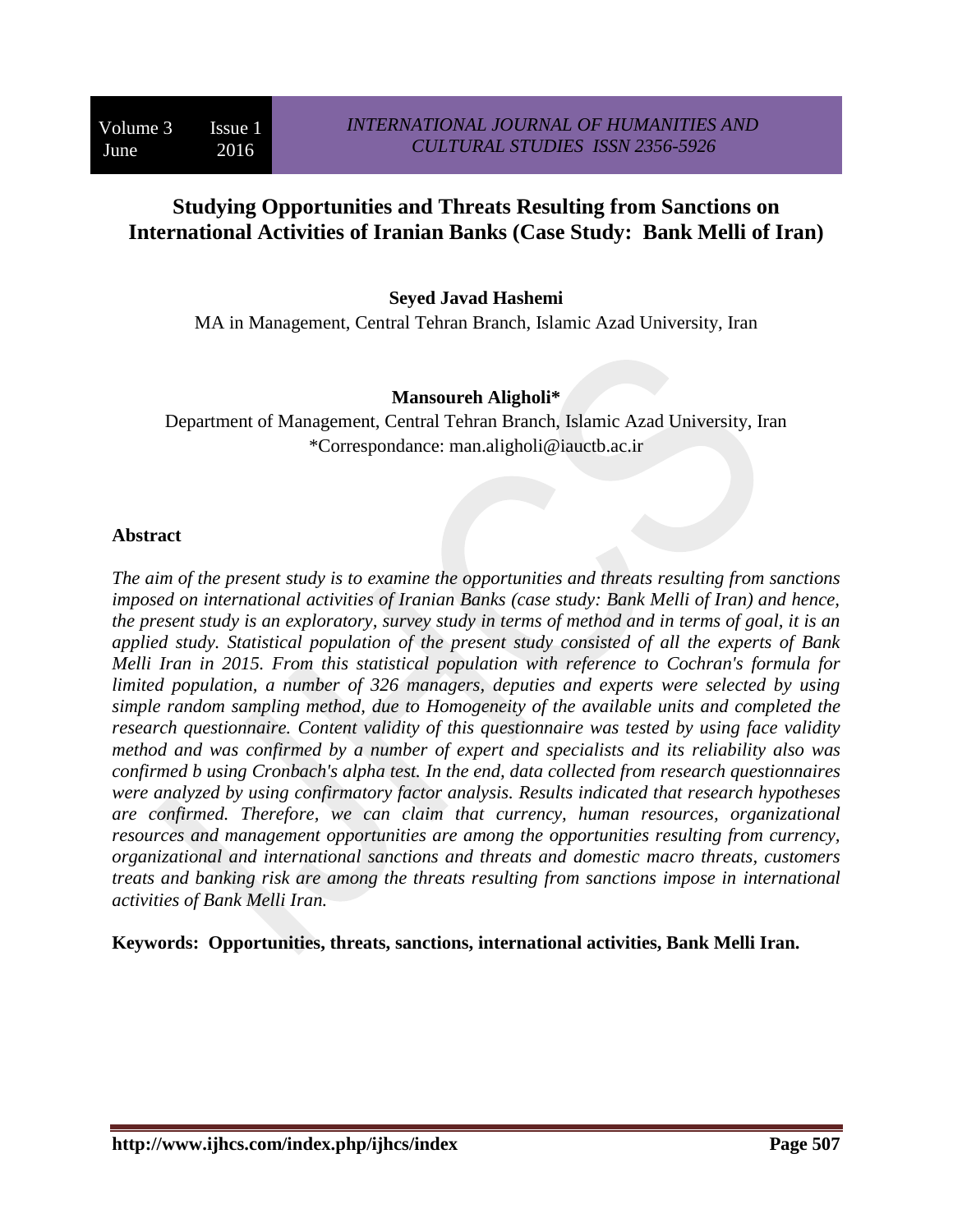### **1. Introduction**

Political superpowers or the very International decision makers make use of various tools for displaying their power and change the policies of other governments toward their own ends. These tools in order of intensity are: political pressures, international pressures, sanction (economic, non-economic) and military operations (Sherkhani, 2008).

Sanction refers to any kind of activity which is imposed by one or more countries (sender) in the international arena against one or more countries (target) with the intention of punishing their governments by depriving them of a number of values or forcing them to perform or accept certain norms which are considered as important from the international point of view. In other words, sanction is a political tool which is one of the Instruments of foreign policy which is used toward forcing governments to change their behaviors (Sherkhani, 2008). For understanding the position and place of sanction among instruments of foreign policy, it should be considered that strategic instruments of this policy for achieving the goal of affecting the policy of governments in order of intensity are: diplomatic pressures, international demands and pressures, sanction and eventually military operations and on the other hand, there are two types of Boycott which are economic and non-economic boycotts (Sherkhani, 2008). Among the above mentioned instruments, economic sanction is only one step lower than military operation and maybe this is the reason why in political - economic texts it is referred to as a weapon and hence, it is of great importance. A weapon which is extensively used in spite of the fact that so many experts believe that is lacks efficiency. Here, a country or countries that is imposing a sanction and a country or countries that have been targeted should know this phenomenon very good and should be informed and aware of its positive and negative effects on economic indexes of both the involved parties in order to deal with it. In Unites States of America, as one of the most important and major imposers of sanction, so many studies have been conducted from political - economic point of view in this field, the results and findings of which are used in application and imposition of sanction known as Smart sanctions. William Comper and Antoine Lyonberg (1988), have analyzed the role of public support of sanction in which commercial restrictions are more effective. Daniel Derzenes (1999), based on three effective survey study has shown that domestic pressures are not a dominant motivation in sanction. He has shown that sanction is an Useful instrument of foreign policy for applying those successes for which United States expects to achieve a significant results (Haafbouer et al., 2007).

"Display of power" is one of the major forces behind imposition of sanctions. This motivation, especially regarding United States which repeatedly makes use of sanctions for proving its leadership in the world, is correct. In these cases, often, imposition of boycott is due to the reason that the cost resulting from non-confrontation seems to be higher than the costs of sanction (which is due to undermining the ability of Unites States both in terms of internal and external point of views. In recent years, Unites States have used economic sanctions increasingly as a tool for progressing and achieving its Foreign policy goals. In these years, Unites States of America have always claimed the efficiency of sanctions and on the contrary, Islamic Republic of Iran has always claimed its Inefficiency. In some cases also, "domestic policy goals", are strong motivations for imposition of sanctions and often these blockades have been successful in achieving public support for the imposing government with provoking a sense of patriotism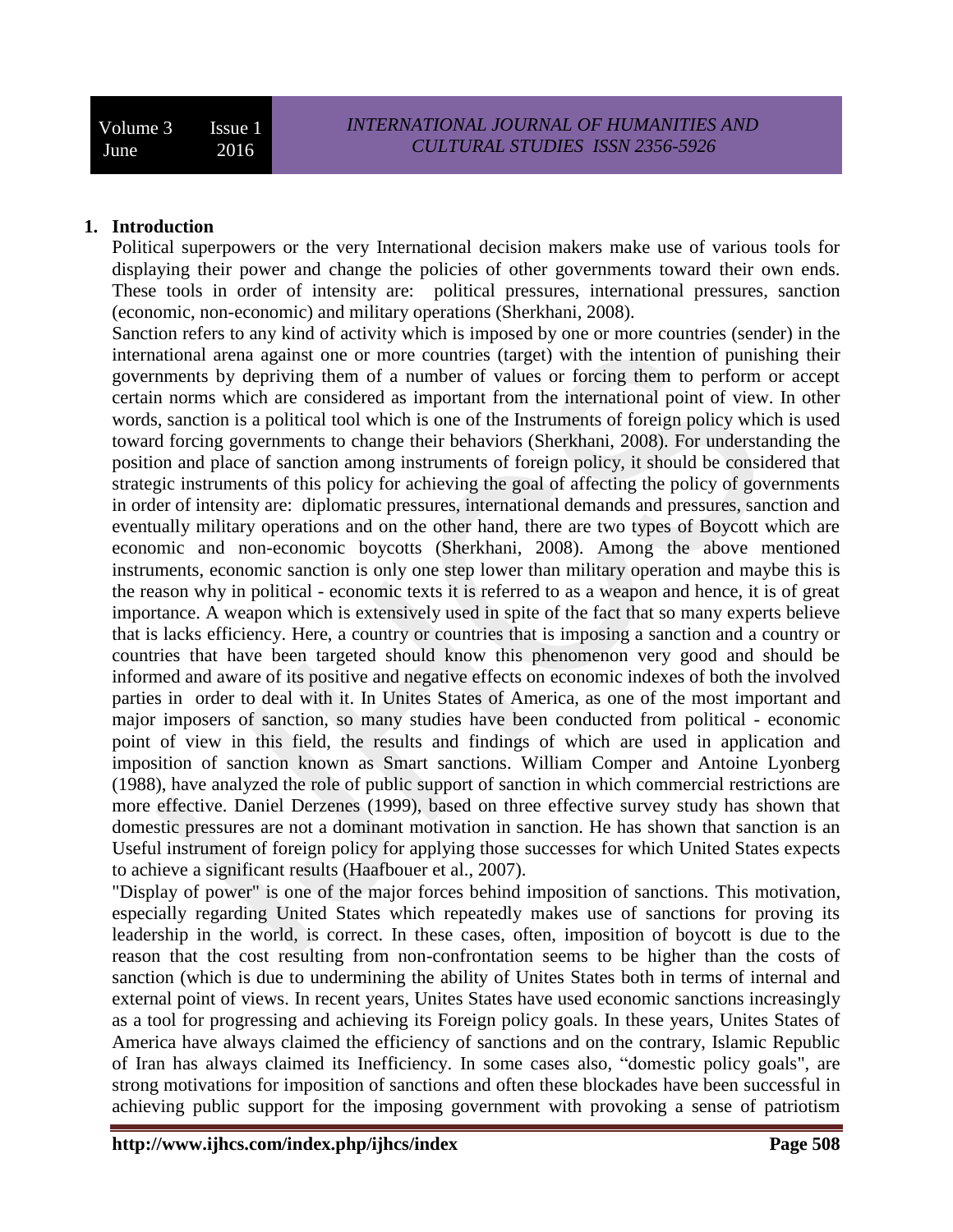(Unites States sanction against Japan prior to World War II) with creating enthusiasm in people for revenge.

In 1992, Unites States understood that Iran's military progress can threaten its interests in Persian Gulf. This caused United States to adopt a policy for preventing Iran from achieving or producing weapons such as Ballistic missiles, nuclear weapons and chemical and biological weapons against Iran. To this end, in May of 1993, Unites States with application of a common policy for supporting its own interests in Persian Gulf imposed an economic sanction against Iran and Iraq.

Werben et al's (2011) studies have shown that economic sanction against Iran after September 11 have been effective on Iran's ability in exports and have affected the financial system of this country. Cordesman et al's (2013) study also has indicated that if sanctions are strong, they will more cause the target country not to surrender. Woo & Philips (2010) have also studied the effect of economic sanctions after 2008 and have found out that the effects of economic sanctions can hugely aid analysts in studying the reaction of Stock market shareholders in various periods, especially in the periods of financial crises. In Iran also a number of studies have been conducted on sanctions effects on economy.

Al Kajbaf and Ansariyan (2014) have conducted a study with the title of "effect of unilateral and multilateral sanctions on Iran from the perspective of Iranian citizens' right to health" in which indexed right to health and the effect of imposed sanctions on Iran have been studied on each of these indexes. Ghaffari Ashtiani et al (2014) have conducted a study with the title of (changes in consumer behavior following economic sanctions" and with adding the two variables of awareness of sanction and attitude toward sanction have tried to provide a more profound understanding of the current situation of Iran. In addition to this, due to importance of attitude and its strong effect, it has been tried to study the effect of its related factors such as perception of price and quality and perception of manufacturing ability of Iran on attitude toward Iran's product. Results of this study indicated that perception of price; quality and manufacturing ability of Iran have a positive effect on attitude toward Iranian products. Perceived behavioral control, attitude, subjective norms, awareness and attitude toward sanction also have a positive effect on consumers' intention for Iranian products.

Due to the fact that so far no studies have been conducted regarding the opportunities and threats resulting from sanctions and international activities in Bank Melli Iran, shows the need of the research population of our country for conducting such a research in this field. Considering the importance of studying opportunities and threats resulting from sanctions on international activities of Bank Melli Iran for higher performance and better delivery of services in a way we can claim that the concern of the research in the present study also is to examine the opportunities and threats resulting from sanctions on international activities of Bank Melli Iran. The present study seeks to examine opportunities and threats resulting from sanctions on international activities of Iranian Banks (Bank Melli Iran) which is conducted based on David's (1994) model.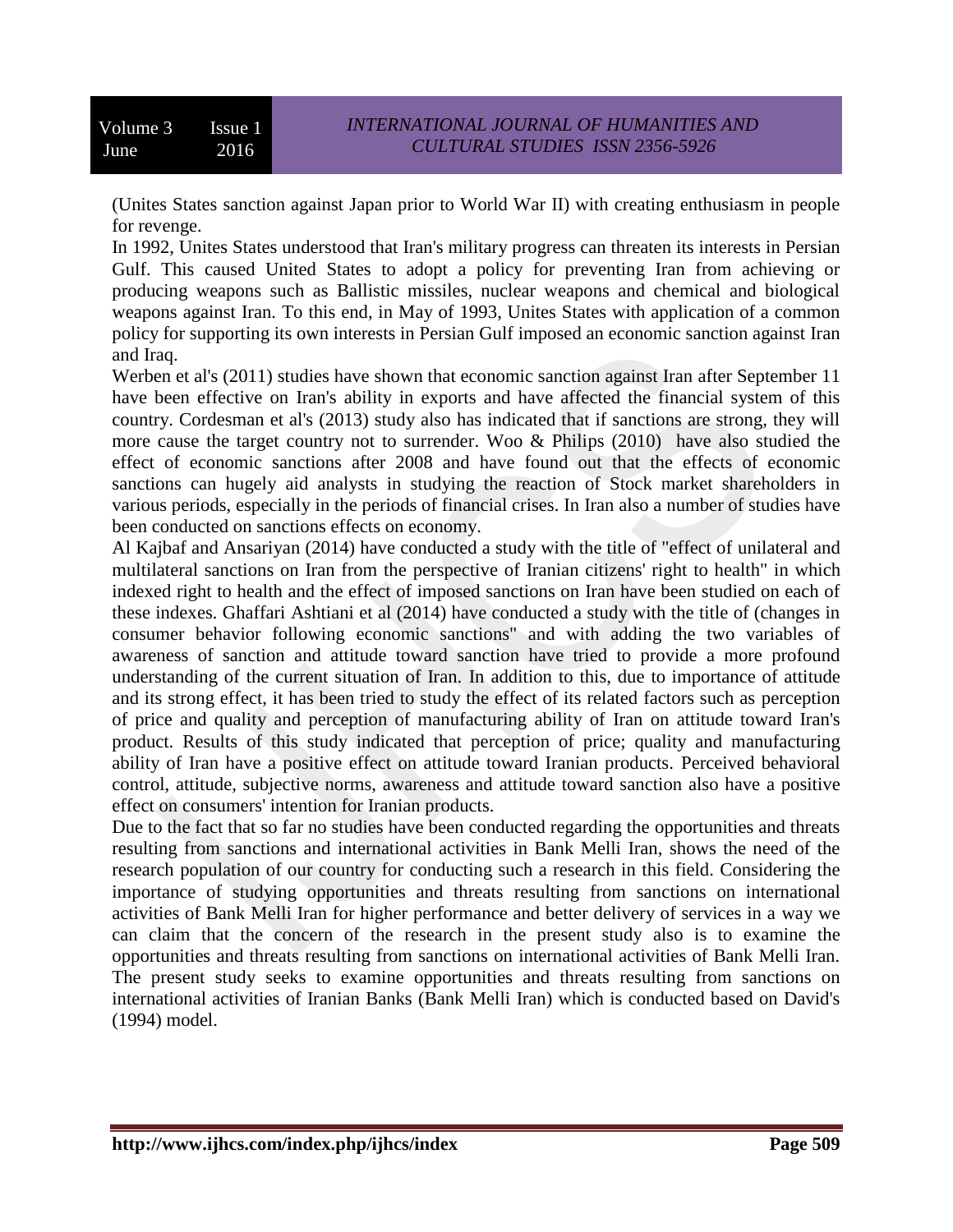

**Figure (1):** Research conceptual model (model source: David, 1994) Therefore, research hypotheses are presented as below:

1. Currency opportunities are among the opportunities resulting from sanctions on international activities on Bank Melli Iran.

2. Human resources opportunities are among the opportunities resulting from sanctions on international activities of Bank Melli Iran.

3. Organizational opportunities are among the opportunities resulting from sanctions on international activities of Bank Melli Iran.

4. Management opportunities are among the opportunities resulting from sanctions on international activities of Bank Melli Iran.

5. Currency threats are among the threats resulting from sanctions on international activities of Bank Melli Iran.

6. Organizational threats are among the threats resulting from sanctions on international activities of Bank Melli Iran.

7. International threats are among the threats resulting from sanctions on international activities of Bank Melli Iran.

8. Domestic macro threats are among the threats resulting from sanctions on international activities of Bank Melli Iran.

9. Customers' threats are among the threats resulting from sanctions on international activities of Bank Melli Iran.

10. Banking risk threats are among the threats resulting from sanctions on international activities of Bank Melli Iran.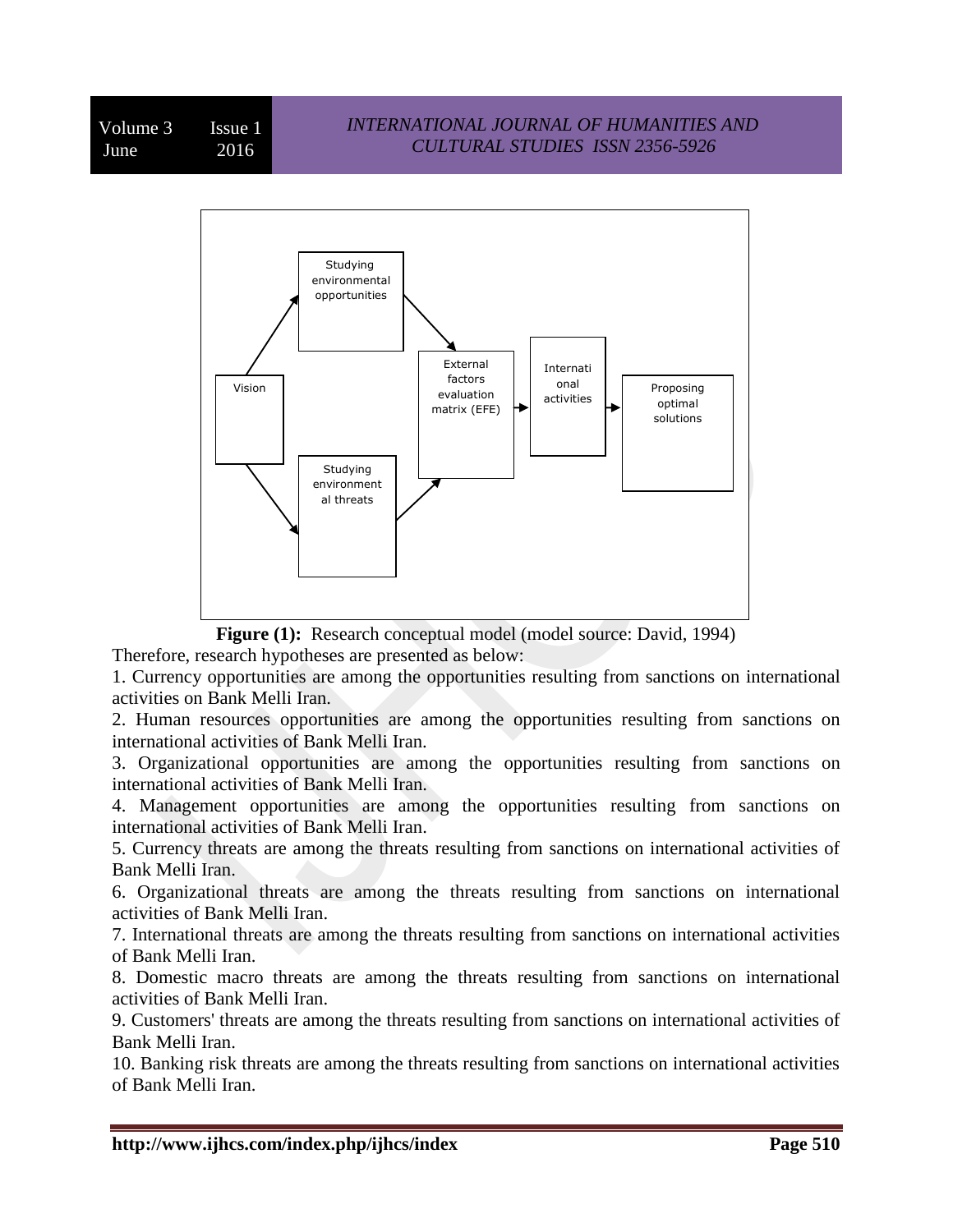### **2. Research method**

The present study in terms of goal is an applied study and in terms of type, it is a descriptive correlation study and in terms of method, it is a survey study.

#### **2.1. Variables:**

Independent research variables are entrepreneurial orientation; flexibility in production, innovation capability; ability to adapt to market development; company size; management capabilities and Entry strategy and export performance was taken as dependent variable.

#### **2.2. Research population and sample:**

Statistical population of the present of the present study is consisted of all the experts of Bank Melli Iran that are a total number of 2169 experts.

For determining minimum necessary sample volume, Cochran's formula for limited population was used and minimum necessary sample volume was determined to be consisted of 326 experts. Due to homogeneity of the existing units in statistical population and also due to limited number of statistical sample members, simple random sampling method was used. In this method, members of statistical population have a certain and equal probability of being selected as a respondent.

Demographic characteristics of respondents are as following:

|                       | Respondents characteristics   | Frequency | Percentage       |
|-----------------------|-------------------------------|-----------|------------------|
|                       | Male                          | 299       | 91.7             |
| Gender                | Female                        | 27        | 8.3              |
|                       | Less than 25 years            | 6         | 1.8              |
|                       | 25 to 30 yeas                 | 23        | 7.1              |
| Age                   | 31 to 35 years                | 43        | 13.2             |
|                       | 36 to 40 years                | 80        | 24.5             |
|                       | 40 years and above            | 174       | 53.4             |
|                       | Single                        | 46        | 14.1             |
| <b>Marital</b> status | Married                       | 280       | 85.9             |
|                       | Associate degree<br>and lower | $\theta$  | $\overline{0}$   |
| Education             | <b>Bachelor</b>               | 242       | 74.2             |
|                       | Master                        | 80        | 24.5             |
|                       | PhD and higher                | 4         | 1.2              |
|                       | Private                       | 33        | 10.1             |
| Type of               | semi-private                  | 56        | 17.2             |
| employment            | Governmental                  | 237       | 72.7             |
|                       | Others                        | 0         | $\boldsymbol{0}$ |
| Service tenure        | Less than 5 years             | 17        | 5.2              |

Table (1): Respondents' characteristics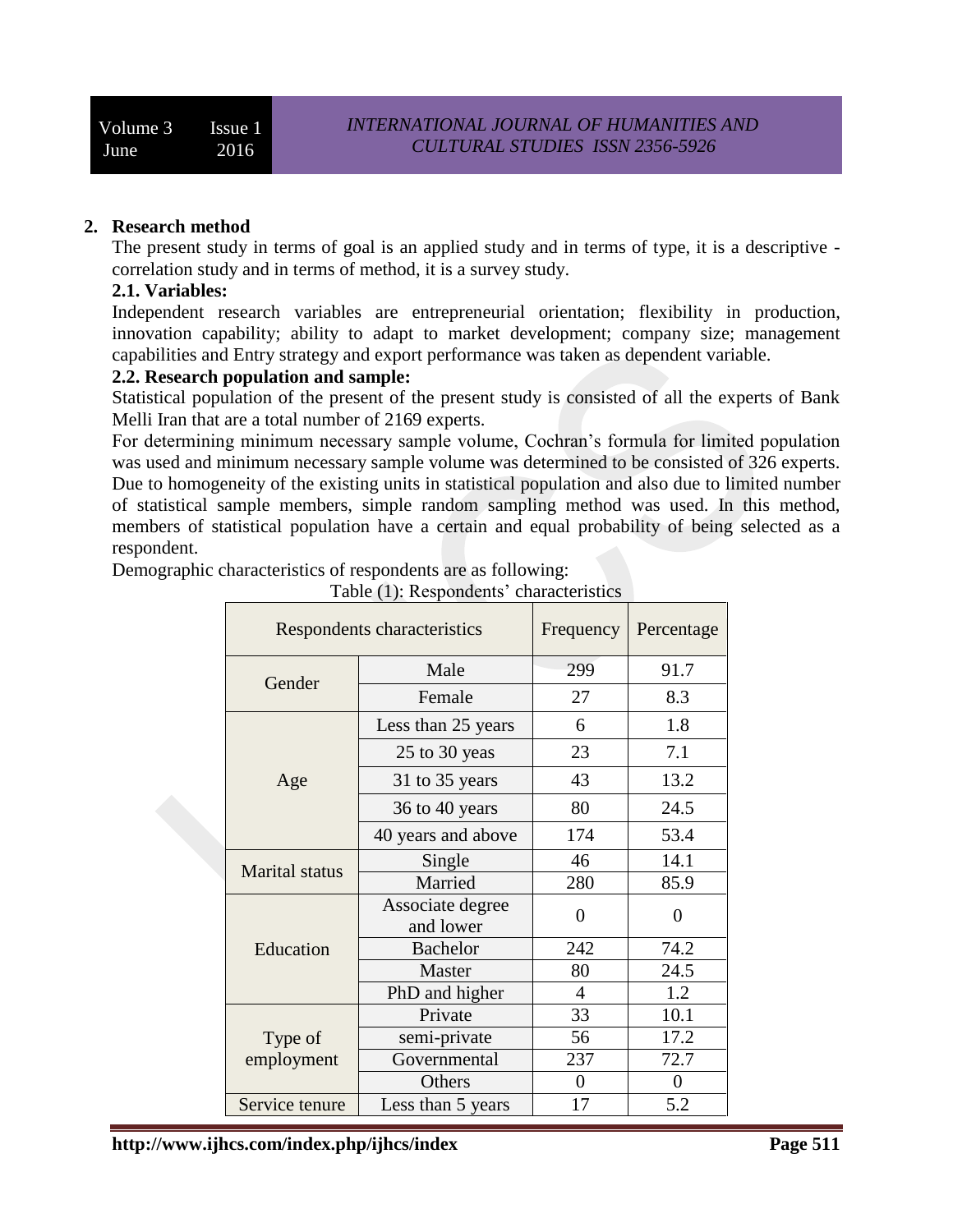Volume 3 Issue 1 June 2016

## *INTERNATIONAL JOURNAL OF HUMANITIES AND CULTURAL STUDIES ISSN 2356-5926*

|              | 6 to 10 years      |     | 7.4  |
|--------------|--------------------|-----|------|
|              | 11 to 15 years     | 64  | 19.6 |
|              | 16 to 20 years     | 110 | 33.7 |
|              | More than 20 years | 111 | 34   |
|              | Manager            |     | 12.3 |
| Job position | Deputy             | 84  | 25.8 |
|              | Employee           | 202 |      |

#### **2.3. Data collection**

Data collection was conducted by using questionnaires. 326 questionnaires were distributed among and collected back face to face from research population. Respondents were assured that their names would be treated confidentially and won't be disclosed in any way.

Measurement scale, validity and reliability:

In this study, for qualitative analysis of data and also gaining awareness about expert's attitude in Bank Melli Iran toward studying opportunities and threats resulting from sanctions on international activities of Iranian Banks, required data for study was collected by using questionnaire instrument. Research questionnaire items this study have 50 items. Considering the fact that this questionnaire is an standard one, therefore, in a way its validity is confirmed. However, for gaining more assurance in this regard, face validity method was used (confirmation by experts) and its reliability was tested by using Cronbach's alpha coefficient test which is equal to 0.7 which indicates that research questionnaire is reliable. Every item in research questionnaire contains five options (including totally disagree, disagree, neutral, agree and totally agree) and respondents can selected one of these options (Azar and Momeni, 2008).

## **3. Research findings**

Descriptive statistics of research variables are as following:

**Table (2):** Descriptive statistics of research variables

|                | Variable           | Qua<br>ntity | Min. | Max. | Avera<br>ge | Standard<br>deviation | Varianc<br>e |
|----------------|--------------------|--------------|------|------|-------------|-----------------------|--------------|
|                | Currency           | 326          | 1.14 | 5.00 | 3.59        | 0.64                  | 0.41         |
|                | Human<br>resources | 326          | 1.00 | 5.00 | 3.52        | 0.71                  | 0.50         |
| Opportunities  | Organizationa      | 326          | 1.00 | 4.86 | 2.90        | 0.69                  | 0.48         |
|                | Management         | 326          | 1.75 | 5.00 | 3.84        | 0.61                  | 0.37         |
|                | Domestic<br>macro  | 326          | 1.08 | 3.85 | 2.36        | 0.56                  | 0.32         |
| <b>Threats</b> | Currency           | 326          | 1.00 | 3.60 | 2.03        | 0.48                  | 0.24         |
|                | Customers          | 326          | 1.00 | 4.00 | 2.72        | 0.55                  | 0.30         |
|                | International      | 326          | 1.00 | 4.00 | 2.90        | 0.57                  | 0.33         |
|                | Bank risk          | 326          | 1.00 | 5.00 | 2.89        | 0.79                  | 0.62         |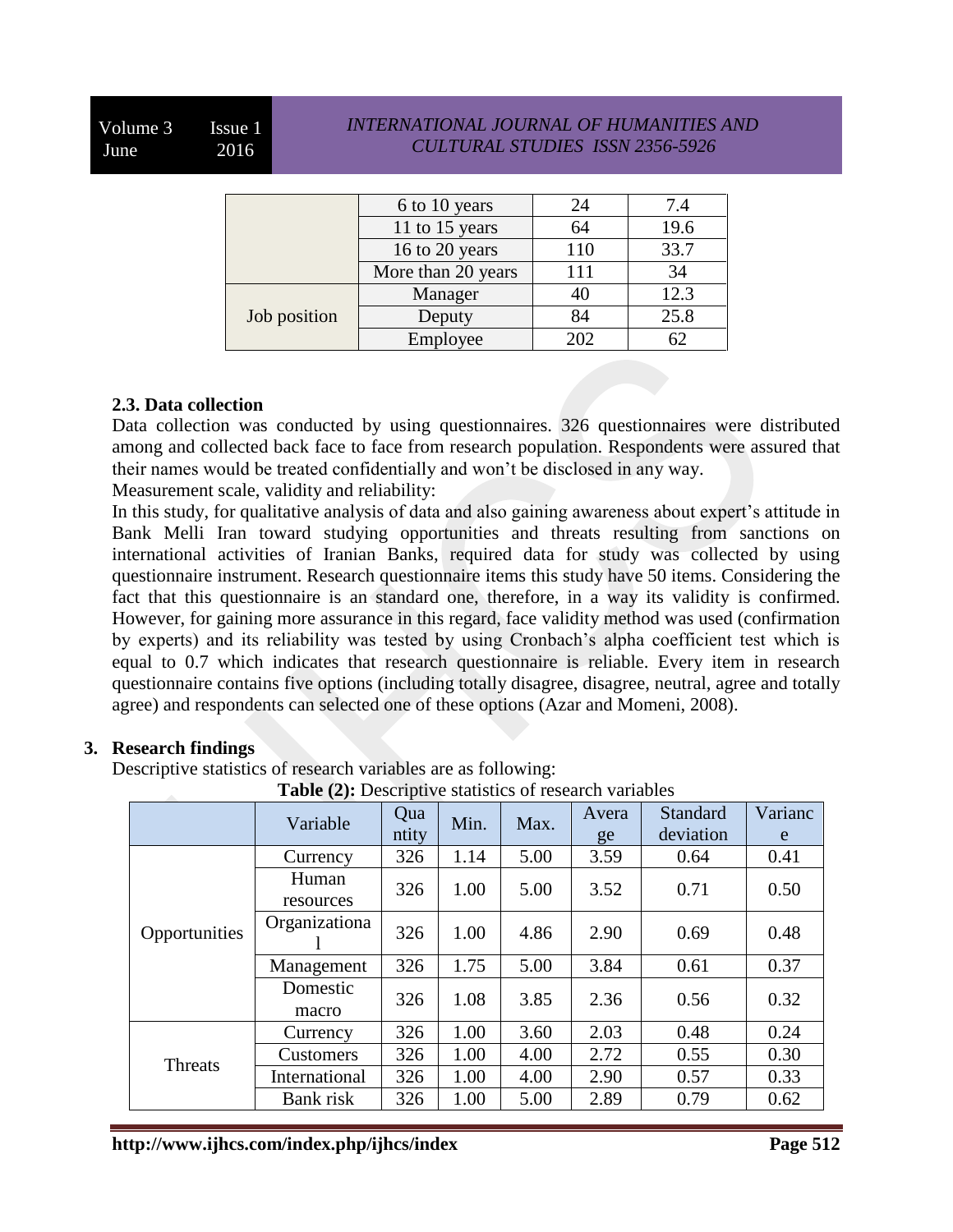Volume 3 Issue 1 June 2016

# *INTERNATIONAL JOURNAL OF HUMANITIES AND CULTURAL STUDIES ISSN 2356-5926*

| Jrganizationa | 226<br>ں∠ر | 1.IL | $\sqrt{1}$<br>$\prime$ .<br>. | 70<br>4. L O | 0.61 | u.J |
|---------------|------------|------|-------------------------------|--------------|------|-----|

Based on the above table, the highest average value is related to the variable of customers with the value of 3.84 and the lowest value is related to the variable of currency which is equal to 2.03. In addition, highest and lowest dispersion are related to the variables of bank risk threat and currency threat, respectively.

For conducting inferential statistics, after confirming that research variables have a normal distribution by using Kolmogorov-Smirnov test, confirmatory factor analysis is conducted for threats and opportunities resulting from sanctions by using Structural Equations modeling. The summary of the results of these analyses are as following:

A) Confirmatory Factor analysis of opportunities resulting from threats is a following:



Chi-Square=488.98, df=205, P-value=0.00000, RMSEA=0.065

Figure (2): Measurement model of opportunities resulting from sanctions in significance mode Considering that the obtained t-values are all larger than 1.96, hence, model's parameters are all significant and factor loadings and model's coefficients estimation is as following: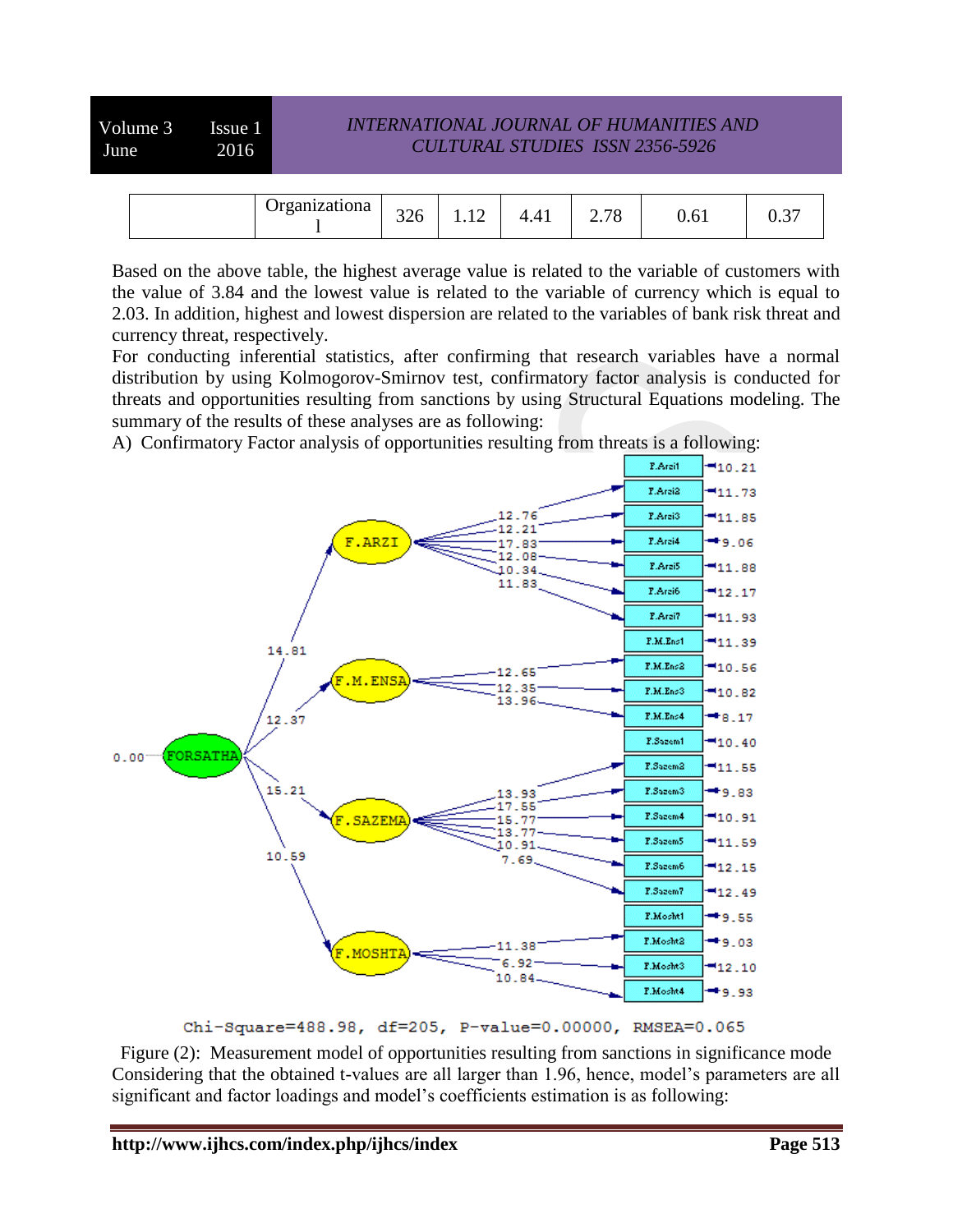

Chi-Square=488.98, df=205, P-value=0.00000, RMSEA=0.065

Figure (3): Measurement model of opportunities resulting from sanctions in standard estimation mode

|  |  |  | For testing mode's goodness of fit, statistical indicators mentioned in following table were used. |
|--|--|--|----------------------------------------------------------------------------------------------------|
|  |  |  | <b>Table (3):</b> Goodness of fit indicators of measurement model of opportunities resulting from  |

| sanctions    |                      |             |          |                |  |  |  |
|--------------|----------------------|-------------|----------|----------------|--|--|--|
| Indicators   | Ideal<br>Appropriate |             | Research | <b>Fitness</b> |  |  |  |
| of fit       | values               | values      | values   | results        |  |  |  |
| $\chi^2/df$  | $\leq$ 3             | $\leq$ 2    | 2.38     | Perfect        |  |  |  |
|              |                      |             |          | fit            |  |  |  |
| <b>RMSEA</b> | $\leq 0.1$           | $≤0.08$     | 0.065    | Perfect        |  |  |  |
|              |                      |             |          | fit            |  |  |  |
| <b>NFI</b>   | $\geq 0.9$           | $\geq 0.95$ | 0.95     | Perfect        |  |  |  |
|              |                      |             |          | fit            |  |  |  |
| <b>NNFI</b>  | $\geq 0.9$           | $\geq 0.95$ | 0.96     | Perfect        |  |  |  |
|              |                      |             |          | fit            |  |  |  |
| <b>CFI</b>   | $\geq 0.9$           | $\geq 0.95$ | 0.96     | Perfect        |  |  |  |
|              |                      |             |          | fit            |  |  |  |
| <b>IFI</b>   |                      |             | 0.96     | Perfect        |  |  |  |
|              | $\geq 0.9$           | $\geq 0.95$ |          | fit            |  |  |  |
| <b>AGFI</b>  | $\geq 0.8$           | $\geq 0.95$ | 0.80     | Good           |  |  |  |
|              |                      |             |          | fitness        |  |  |  |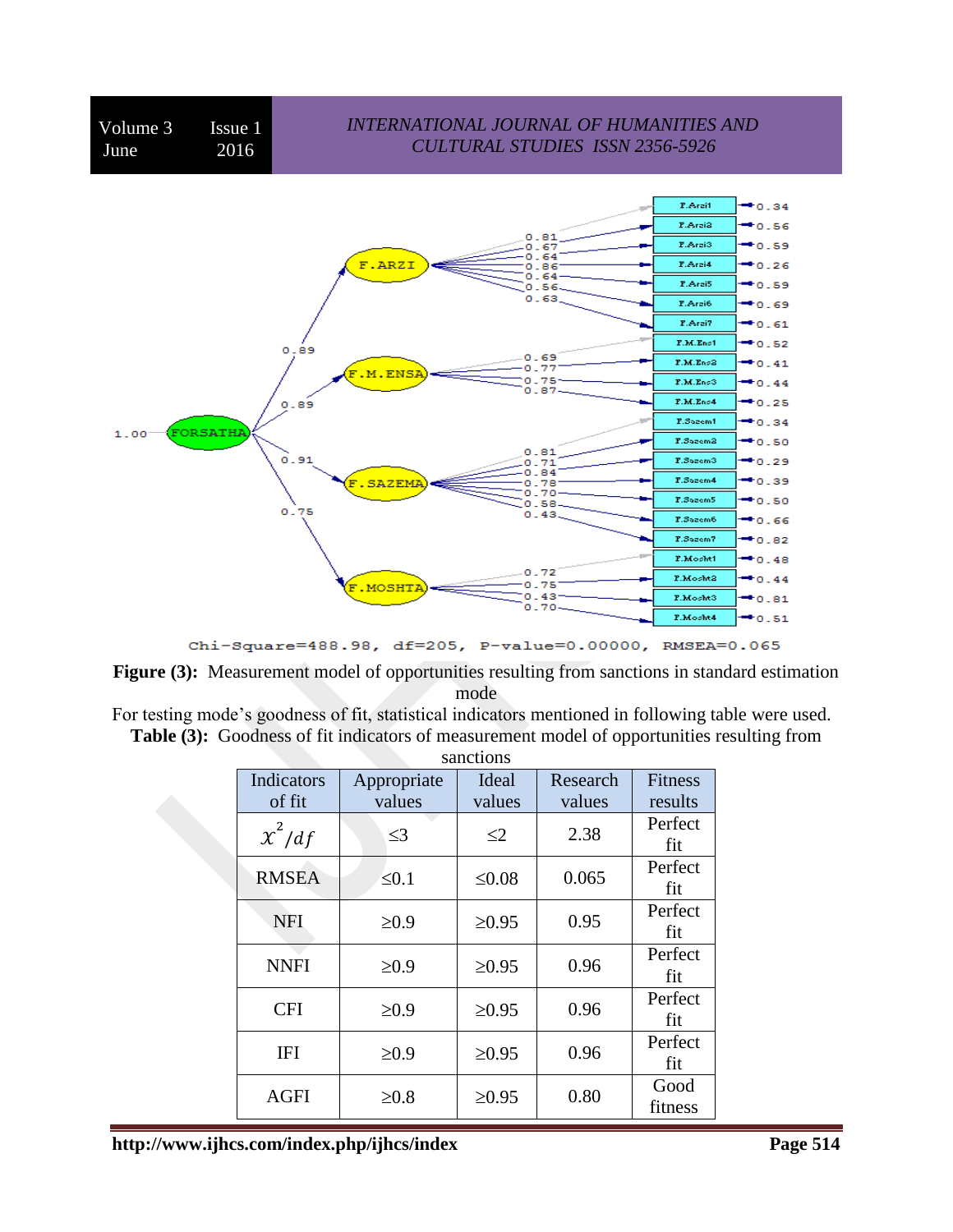In general, considering the fact that factor loading value are high and that they are significant together with the fact the model's goodness of fit is desirable, validity of reliability of the measurement model of opportunities resulting from sanctions can be concluded. B) Confirmatory factor analysis of threats resulting from sanctions is as following: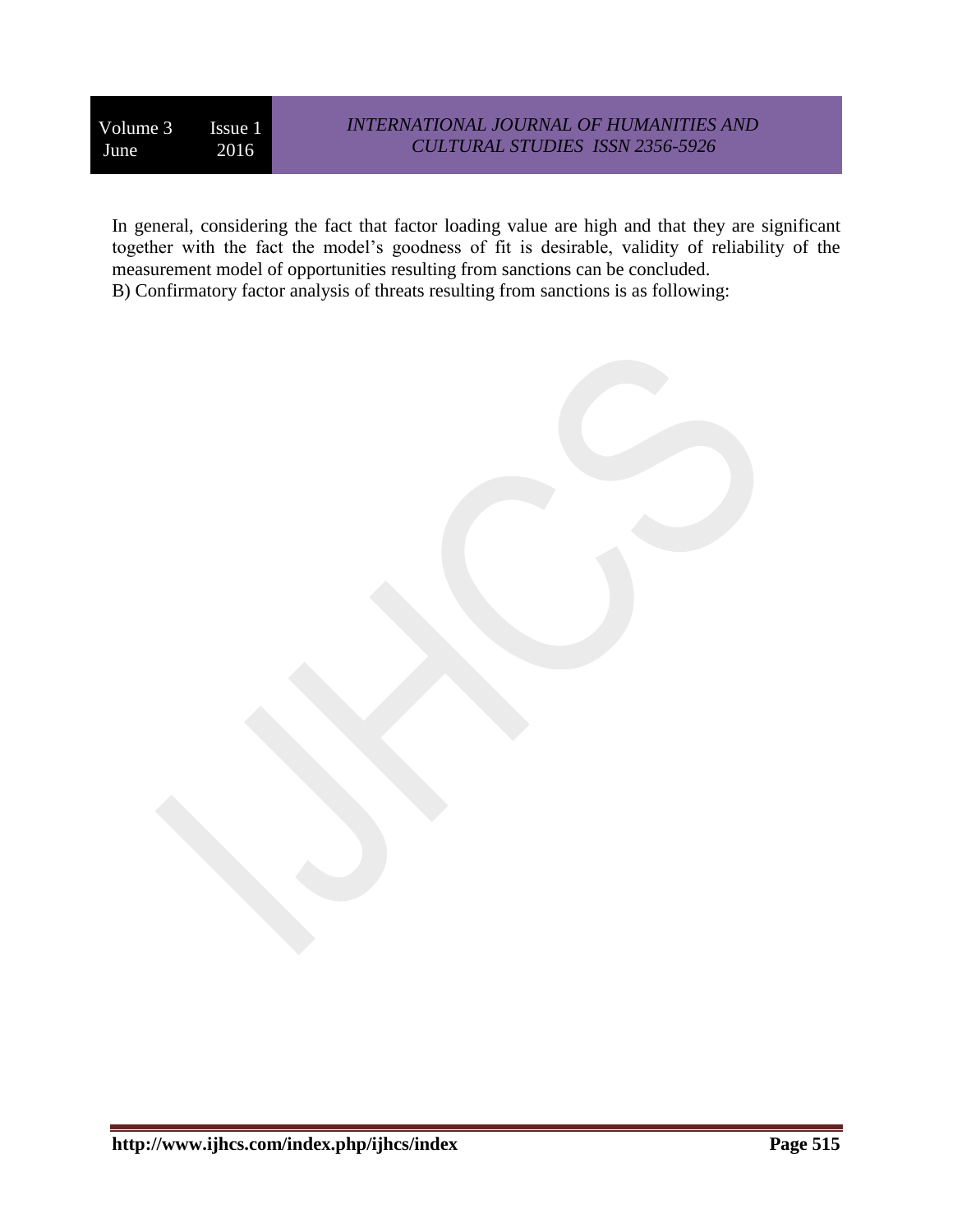

**Figure (4):** Measurement model of threats resulting from sanctions in significance mode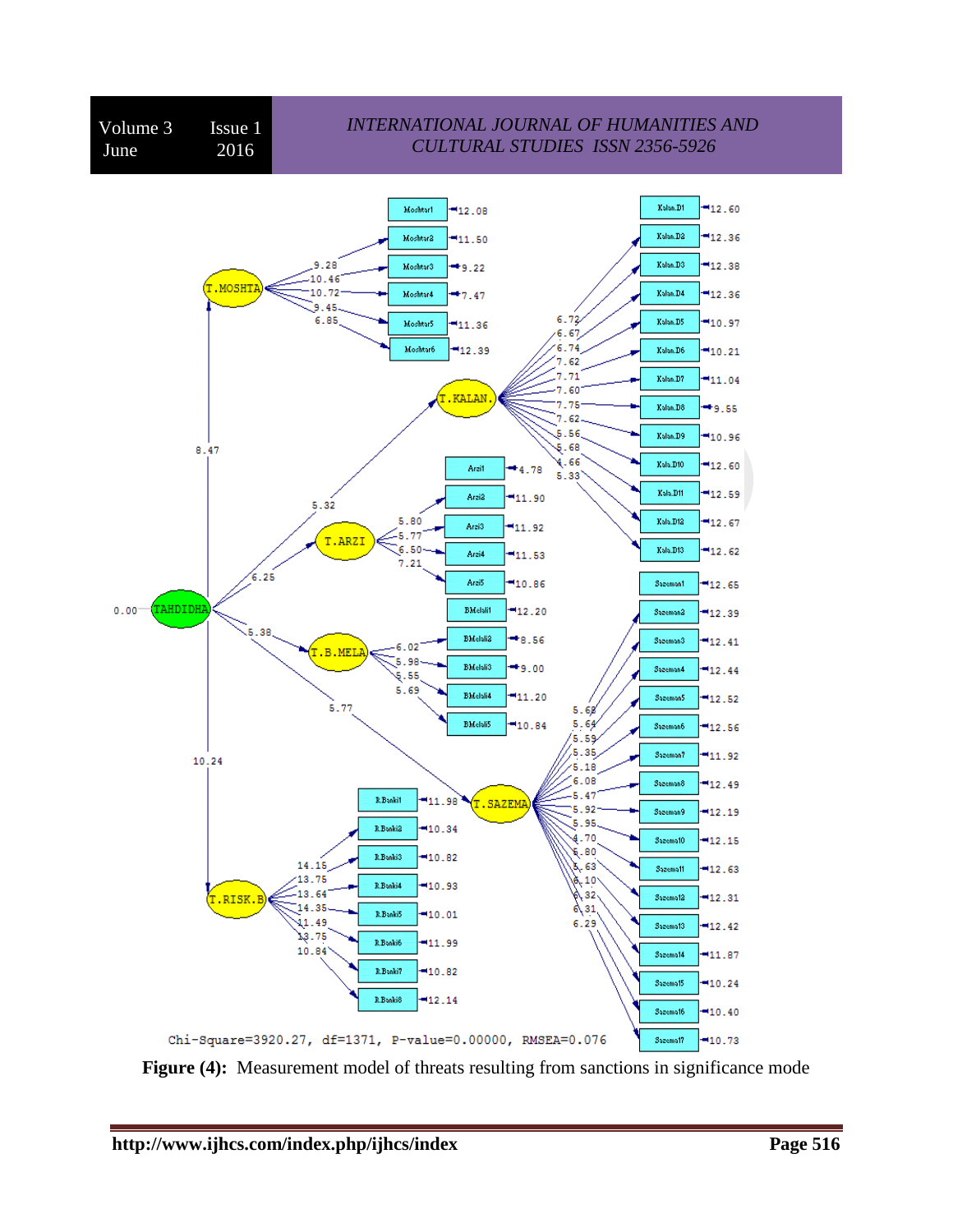As we can see in the following figure, all significance values of the present model are larger than 1.96, hence, all factor loading and model path coefficients aer significant. On this basis, path coefficients and factor loadings aer obtained as following.



Figure (5): Measurement model of threats resulting from sanctions in standard estimation mode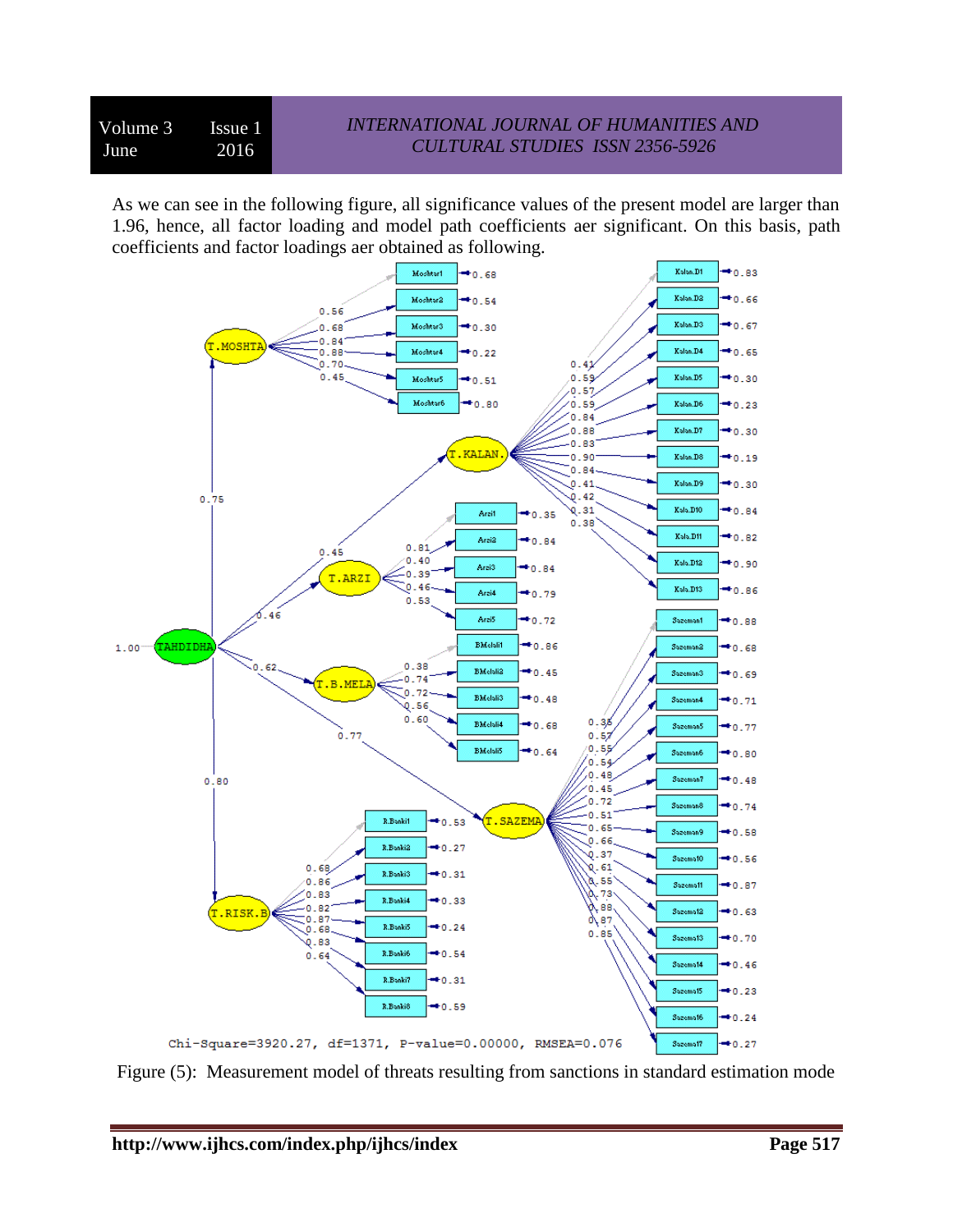Factor loading of all the items have values larger than 0.3 and therefore, it can be said that all of these items have a good power for explaining first order latent variable (dimensions) and these dimensions also have the necessary power for explaining threats resulting from sanctions. For studying model's goodness of fit, indicators presented in the following table are used.

| Indicators<br>of fit | Appropriate<br>values | Ideal<br>values | Research<br>values | Result<br>of fit |
|----------------------|-----------------------|-----------------|--------------------|------------------|
| $\chi^2$ /df         | $\leq$ 3              | $\leq$ 2        | 2.86               | Good fit         |
| <b>RMSEA</b>         | $\leq 0.1$            | $\leq 0.08$     | 0.076              | Perfect<br>fit   |
| <b>NFI</b>           | $\geq 0.9$            | $\geq 0.95$     | 0.93               | Good fit         |
| <b>NNFI</b>          | $\geq 0.9$            | $\geq 0.95$     | 0.93               | Good fit         |
| <b>CFI</b>           | $\geq 0.9$            | $\geq 0.95$     | 0.94               | Good fit         |
| IFI                  | $\geq 0.9$            | $\geq 0.95$     | 0.94               | Good fit         |
| <b>AGFI</b>          | $\geq 0.8$            | $\geq 0.95$     | 0.84               | Good fit         |

|  |  | <b>Table (4):</b> The goodness of fit for indicators |
|--|--|------------------------------------------------------|
|--|--|------------------------------------------------------|

In general, considering that the value of factor loadings and significance of them is high together with desirable goodness of fit of the model, validity and reliability of the measurement model of threats resulting from sanctions can be concluded. Now research hypotheses are tested, the results of which are as following:

| Hypothesis     | <b>Factor loading</b><br>(significance) | Result    |
|----------------|-----------------------------------------|-----------|
| H1             | $0.89***$ (14.81)                       | confirmed |
| H <sub>2</sub> | $0.89***$ (12.37)                       | confirmed |
| H <sub>3</sub> | $0.91***$ (15.21                        | confirmed |
| H4             | $0.75***(10.59)$                        | confirmed |
| H <sub>5</sub> | $0.46***(6.25)$                         | confirmed |
| H <sub>6</sub> | $0.77***(5.77)$                         | confirmed |
| H7             | $0.62***(5.39)$                         | confirmed |

**Table (5):** Summary of research hypotheses testing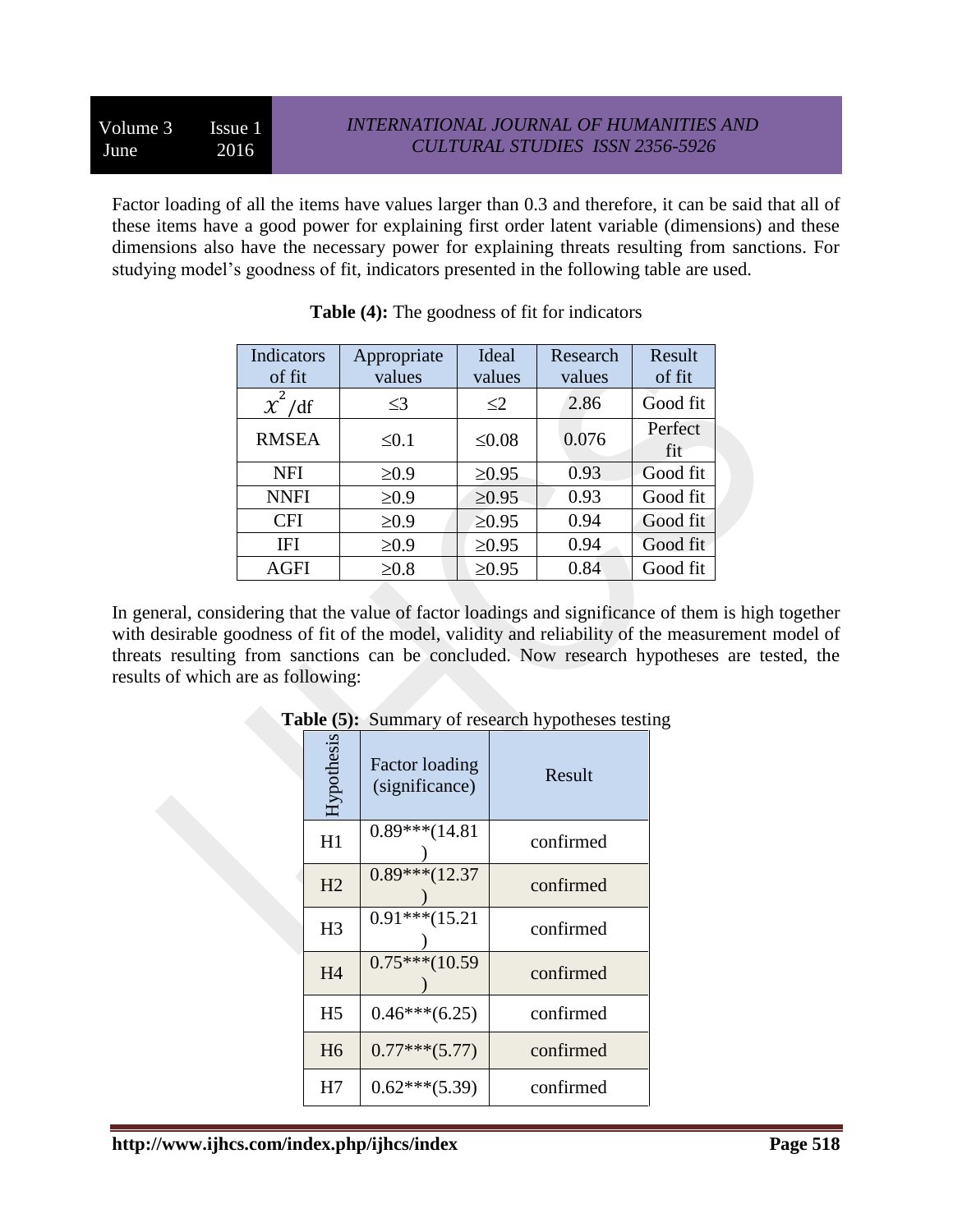# Volume 3 Issue 1 June 2016

## *INTERNATIONAL JOURNAL OF HUMANITIES AND CULTURAL STUDIES ISSN 2356-5926*

| H <sub>8</sub>  | $0.45***(5.32)$  | confirmed |
|-----------------|------------------|-----------|
| H <sup>9</sup>  | $0.76***$ (8.47) | confirmed |
| H <sub>10</sub> | $0.80***(10.24)$ | confirmed |
|                 |                  |           |

C) For prioritizing threats and opportunities resulting from sanctions on international activities of Bank Melli Iran

For prioritizing threats and opportunities resulting from sanctions, Friedman's test was used and the results are presented in the following table:

|  | Table (6): Results of Friedman's test for prioritizing opportunities resulting from sanctions |  |  |  |
|--|-----------------------------------------------------------------------------------------------|--|--|--|
|  |                                                                                               |  |  |  |

| Variables       | Average rating                   | Priority             |  |
|-----------------|----------------------------------|----------------------|--|
| Currency        | 2.79                             |                      |  |
| Human resources | 2.64                             |                      |  |
| Organizational  | .29                              |                      |  |
| Management      | 3.28                             |                      |  |
|                 | $\gamma$ 2= 446.395<br>$d.f = 3$ | $\text{Sig} = 0.000$ |  |

**Table (7):** Results of Friedman's test for prioritizing threats resulting from sanctions

| Variables        | Average rating   | Priority                   |
|------------------|------------------|----------------------------|
| Domestic macro   | 2.69             |                            |
| currency         | 4.21             |                            |
| <b>Customers</b> | 3.82             |                            |
| International    | 4.42             |                            |
| Bank risk        | 4.13             |                            |
| Organizational   | 4.07             |                            |
|                  | $\chi$ 2=467.201 | $Sig = 0.000$<br>$d.f = 4$ |

In addition to showing that prioritizing threats and opportunities (significance level smaller than 0.05) is significant, these results indicated that among opportunities resulting from sanctions, the opportunity of "management" has the highest priority y and after than opportunities of "currency", "human resources" and "organizational" have  $2<sup>nd</sup>$ ,  $3<sup>rd</sup>$  and  $4<sup>th</sup>$  priorities, respectively. Among threats resulting from sanctions also, "international" threat has the highest priority and after that, "currency", "bank risk", "organizational", "customers" and "domestic macro" dimensions have  $2<sup>nd</sup>$ ,  $3<sup>rd</sup>$ ,  $4<sup>th</sup>$ ,  $5<sup>th</sup>$  and  $6<sup>th</sup>$  priority, respectively.

#### **4. Conclusion and recommendations**

Considering he obtained results from research data analysis, the following executive recommendation can be presented: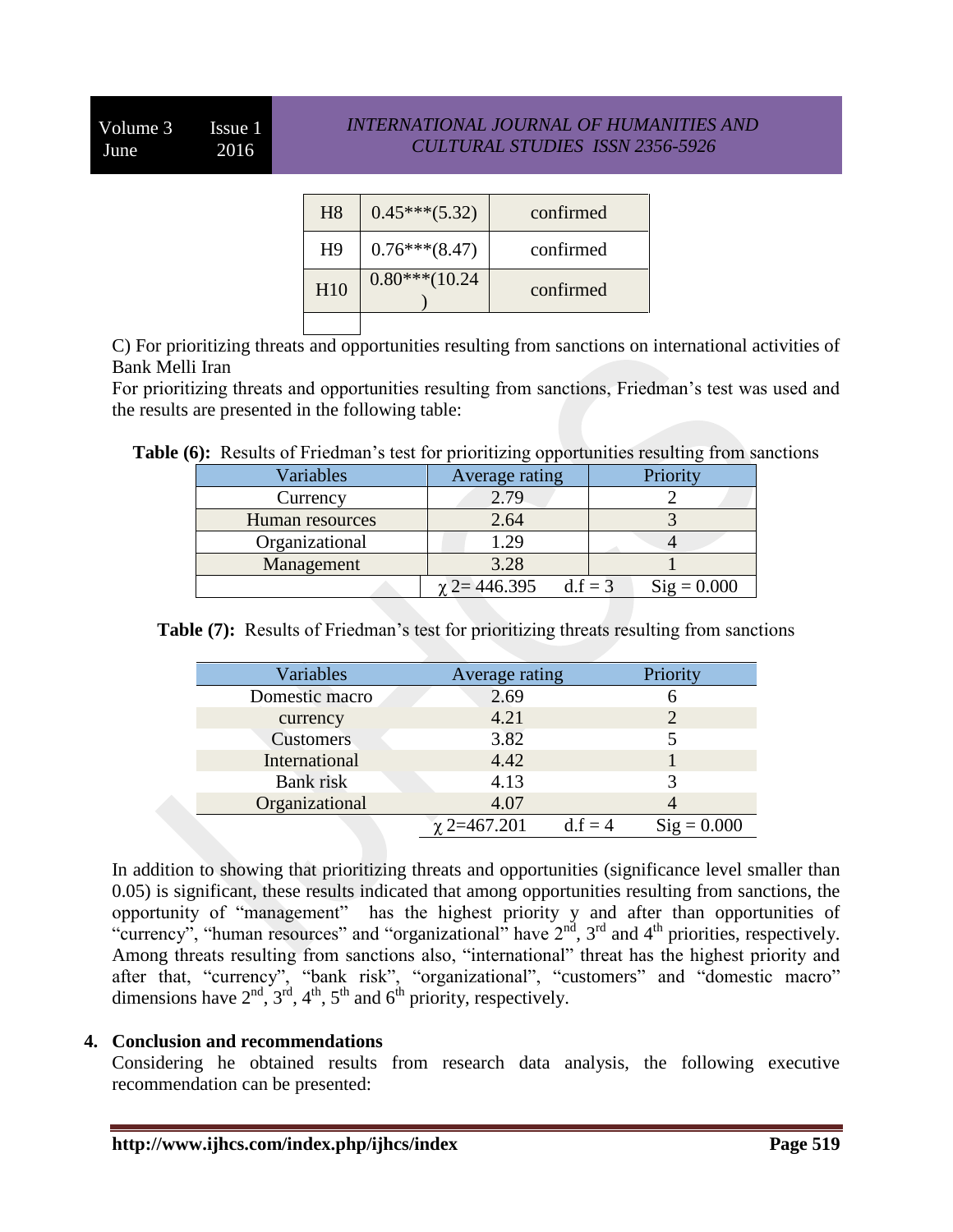The bank is recommended to reduce its dependency with regards to intellectual capital and to reduce the gap between domestic knowledge and capabilities to international standards. Also, by making necessary investment with regards to improving national money value they should try to make national money value more stable in order to prevent economic anomalies. In addition, with taking measures toward improving political image of the country, they should try to reduce the inclination of large and small countries from joining the group of countries that have imposed sanction in Iran. Since, it appears that the first output of sanctions in economic disorder in country, therefore, it is recommend reducing the culture of people being consumers by making necessary investments. In addition to this, obtaining license from Central Bank should be considered for performing activities and trainings should be increased for the bank's employees in working in foreign currency department as well as the level of promotions.

## **5. Research recommendations**

# **5.1. Executive recommendations**

Considering the results of the research data analysis, the following executive recommendations can be presented;

- Considering the resulting obtained from  $1<sup>st</sup>$  hypothesis (indicating to confirmation of the effect of human resources factor as one of the opportunities resulting from sanctions on international activities of Bank Melli Iran), it is recommended to try to reduce bank's dependency regarding intellectual capital and to reduce the gap between domestic knowledge and capabilities and international standards by making use of improving human resources efficiency of the bank branches.
- Considering the results obtained from  $2<sup>nd</sup>$  hypothesis (indicating to confirmation of the effect of organizational factor as one of the opportunities resulting from sanctions on international activities of Bank Melli Iran), it is recommended the bank to focus on managers' potential capabilities and to turn these capabilities into competencies, in order for mangers to work toward improving relationship with different countries by using their executive and operational power.
- Considering the results obtained from  $3<sup>rd</sup>$  research hypothesis (indicating to confirmation of the effect of currency factor as one of the opportunities resulting from sanctions on international activities of Bank Melli Iran), it is recommend to try to made national money value more stable by making necessary investments in improving national money value, in order to prevent economic anomalies.
- Considering the results obtained from  $4<sup>th</sup>$  hypothesis (indicating to conformation of the effect of management factor as one of the opportunities resulting from sanctions on international activities of Bank Melli of Iran), it is recommended to take necessary measure for improving the ability and of manager of Bank Melli and to empower them in various fields, specially the field of risk managment considering the special position of mangers as key decision makers.
- Considering the results obtained from  $5<sup>th</sup>$  hypothesis (indicating to conformation of the effect of domestic macro factor as one of the threats resulting from sanctions on international activities of Bank Melli Iran), it can be said that since it appears that the first outcome of sanctions would be economic disorder in the country, therefore, it is recommend to make necessary investments toward reducing the culture of consumption in people.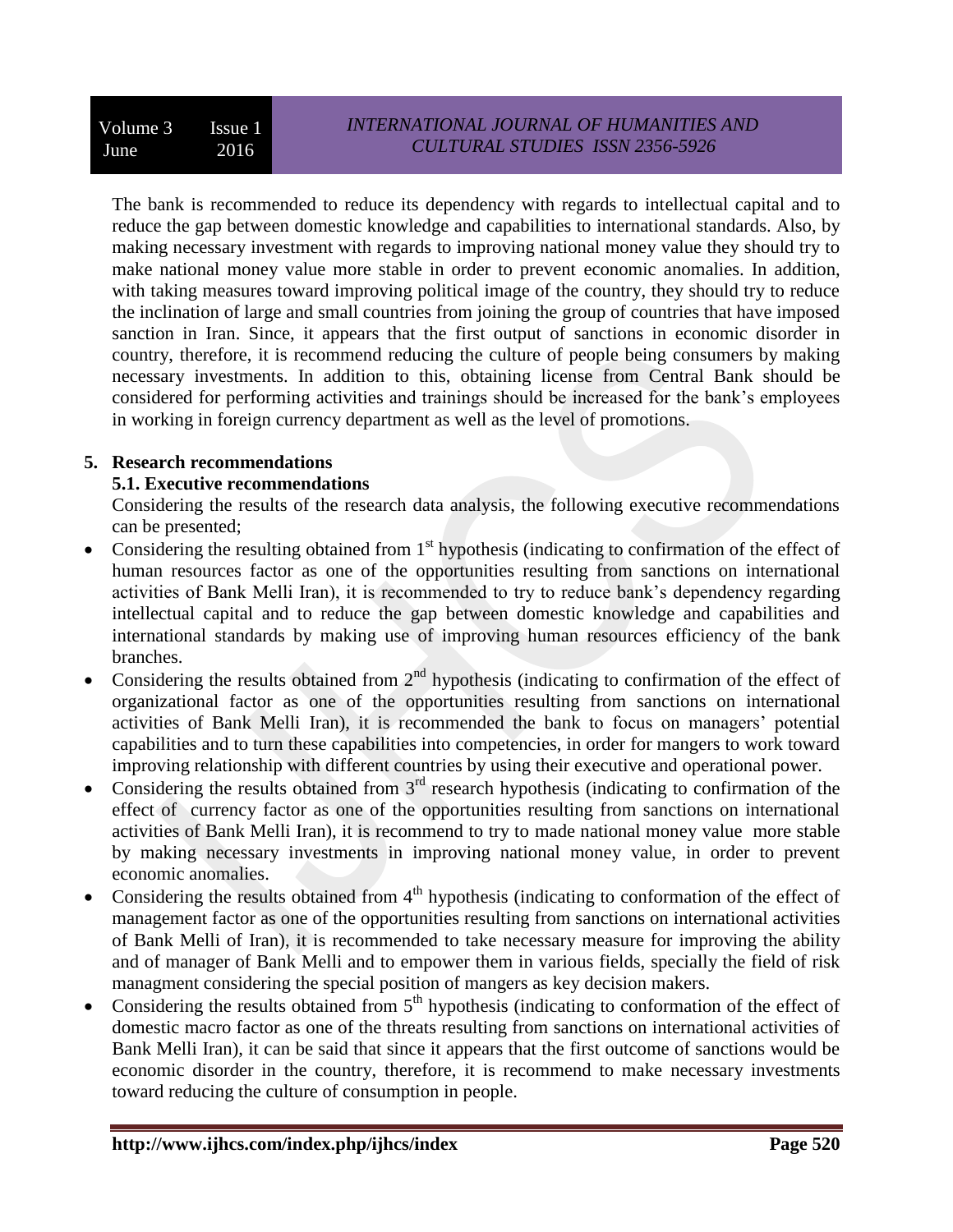- Considering the results obtained from  $6<sup>th</sup>$  hypothesis (indicating on conformation of the effect of currency factor as one of the threats resulting from sanctions on intentional activities of Bank Melli Iran), it is recommended to design and implement a comprehensive monitoring system to create more accurate supervision in all fields specially currency saving in bank.
- Considering the result from  $7<sup>th</sup>$  hypothesis (indicating to conformation of the effect of customers' factor as one of the threats resulting from sanctions on international activities of Bank Melli Iran), it is recommended to take necessary measures for retaining current customers and also to create strategies for obtaining new customers as well as a higher share of domestic and international markets as well and to provide necessary executive guarantees to implement these strategies.
- Considering the results obtained from  $8<sup>th</sup>$  hypothesis (indicating to conformation of the effect of international factor as one of the threats resulting from sanctions on international activities of Bank Melli Iran), Bank Melli is recommended to try to reduce the inclination of small and big countries to join the group of countries imposing sanction on Iran by taking necessary measures toward improving political image of Iran.
- Considering the results obtained from  $9<sup>th</sup>$  research hypothesis (indicating to confirmation of the effect of bank risk factor as one of the threats resulting from sanctions on international activities of Bank Melli of Iran), Bank Melli is recommended to take necessary operating measure toward improving accountability toward currency decisions of the Bank together with reducing the level of bank risk.
- Considering the results of 10<sup>th</sup> research hypothesis (indicating to confirmation of the effect of organizational factor as one of the threats resulting from sanctions on International activities of Bank Melli Iran), Bank Melli is recommended to perform bank's international activities after obtaining license from Central Bank and to place priority on Central Bank's regulations in signing contracts, meeting with banks and Foreign brokers.

## **5.2. Recommendations for Future research**

Although the author has spent so much of effort in conducting the research process; however, unfortunately this field is so much extensive. Among other recommendations we can refer to the following:

- It is recommended to conduct a study regarding organizational weaknesses and shortcoming in dealing with sanctions on international activities of Bank Melli Iran.
- It is recommended to conduct a study about formulating international strategies for Bank Melli Iran.
- It is recommended to conduct a study about Pathology of Bank Melli Iran situation during the time period of international sanctions.
- It is recommend to conduct a similar study in Bank Melli in other provinces of Iran and to compare the results with the present study.
- It is recommend to conduct a study with a similar title by using qualitative methods such as interview and to compare the findings.